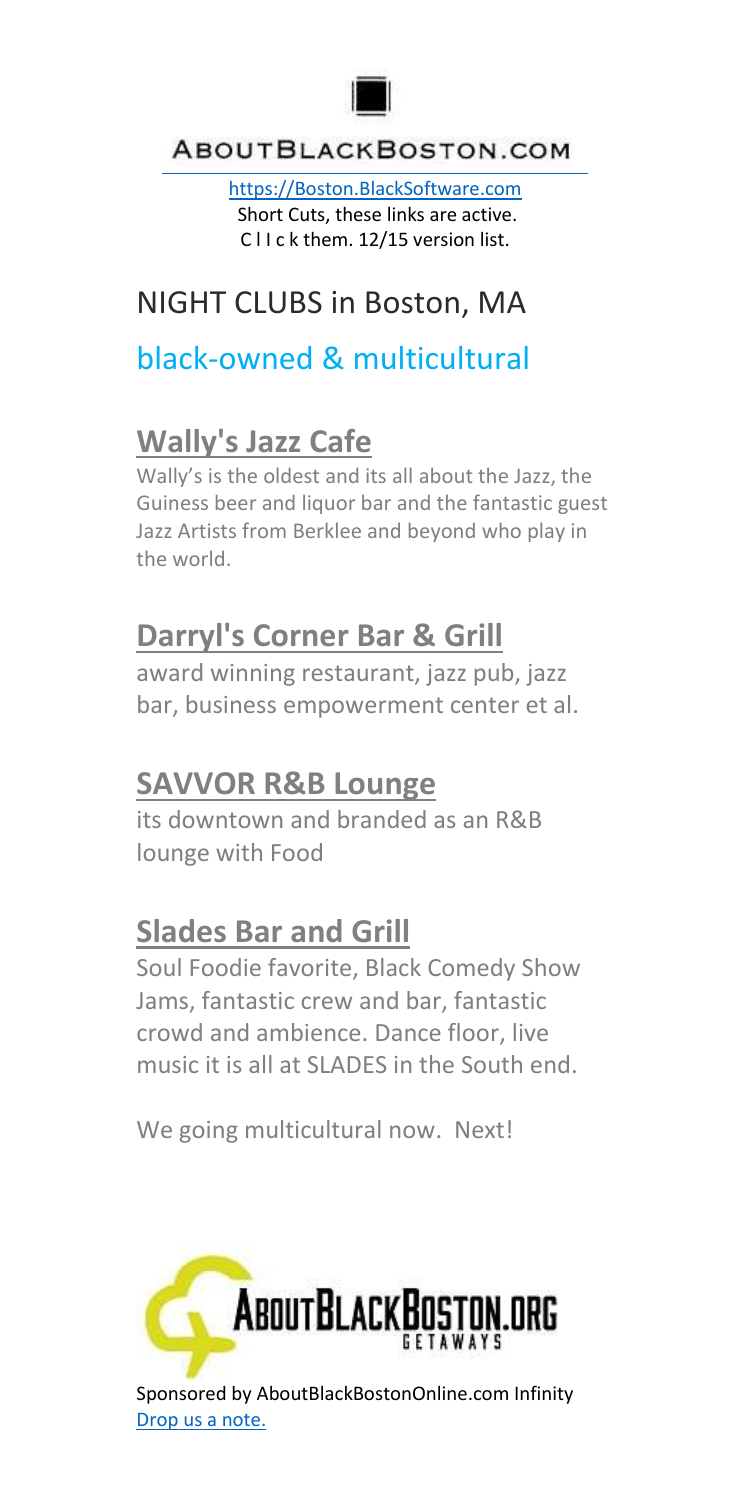

[https://Boston.BlackSoftware.com](https://boston.blacksoftware.com/) Short Cuts, these links are active. C l I c k them. 12/15 version list.

More night clubs and hang-outs for Black millennials, cross country Urban Professionals and International Improper Bostonian audiences.

Monroe's on the Charles event spacer, special occasions

**[Bella Luna & Milky Way](http://www.milkywayjp.com/)** Jamaica Plain

**[MiddleEast Cambridge](http://www.mideastoffers.com/)** (hip-hop/rap live shows)

**[Royale](http://royaleboston.com/)** 279 Tremont St., Downtown Fashion faves

**[Whisky Saigon](http://www.whiskysaigon.com/)** 116 Boylston St., Downtown EXPERIENCE Stuff

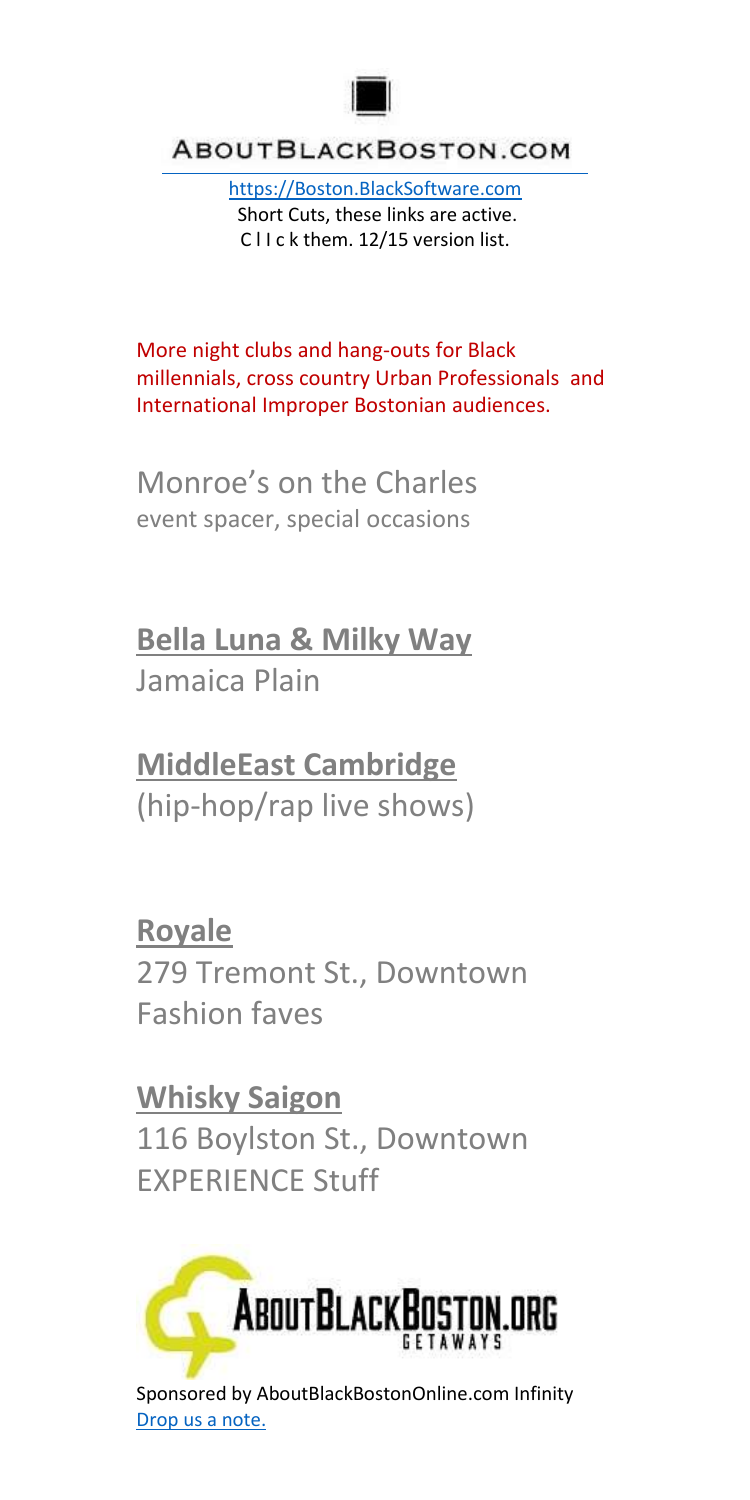

[https://Boston.BlackSoftware.com](https://boston.blacksoftware.com/) Short Cuts, these links are active. C l I c k them. 12/15 version list.

To Wit: The webmaster wants you to kick in some listings we should put on this popular download sheet.

Recommend a joint  $\rightarrow$  [Go Feedback](https://boston.blacksoftware.com/contact.htm)

### [KICKBACK BOSTON](https://twitter.com/kickbackboston)

millennial DJ jams

### **Black Cotton Club Boston**

meet them on Facebook.

# **[Jillian's](http://jilliansboston.com/)**

Lucky Strke Lane 145 Ipswich St., Fenway

**[Club Oberon](https://www.facebook.com/cluboberon/)** 2 Arrow St., Cambridge